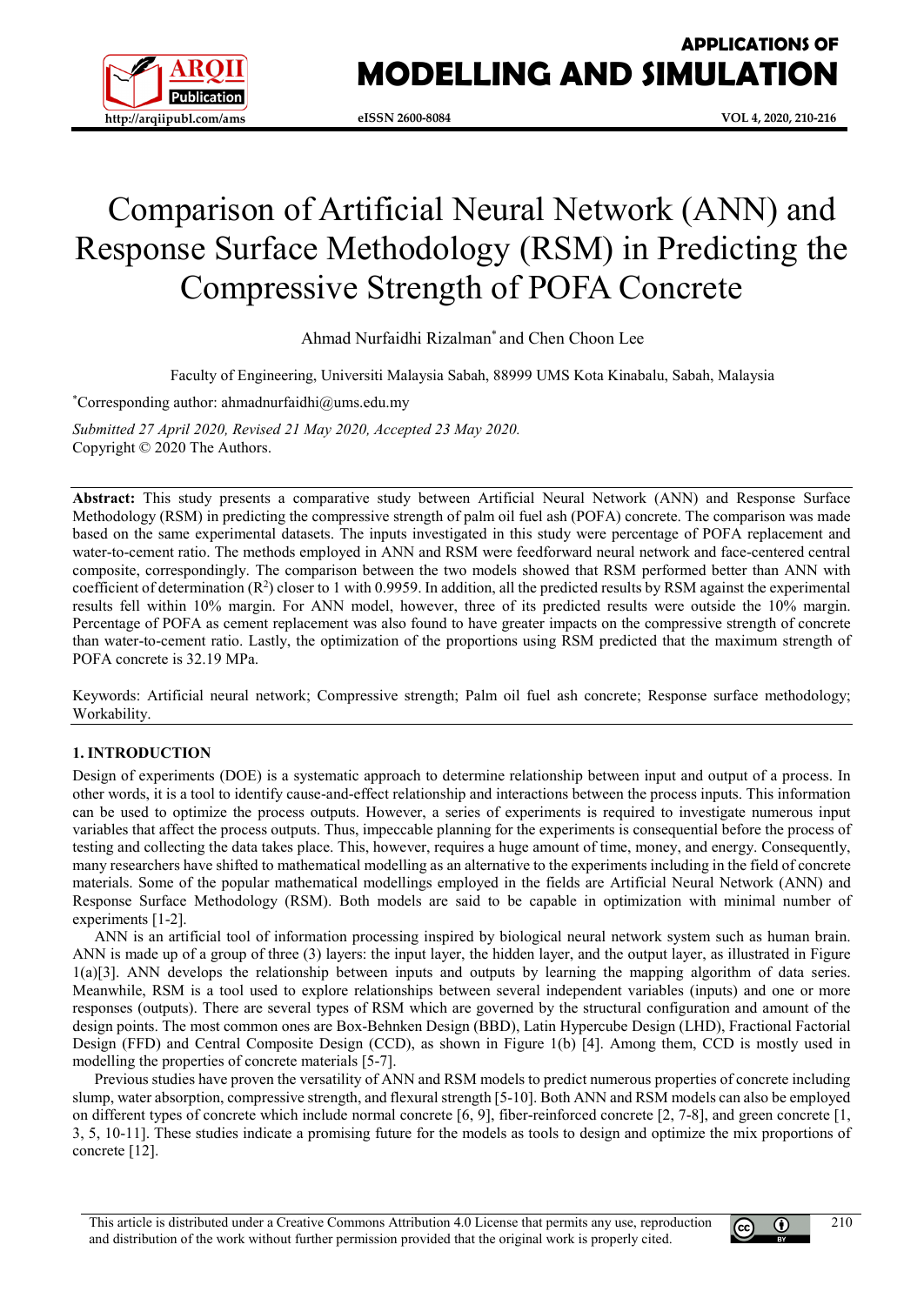

Figure 1. (a) Structure of ANN model and (b) Structural configuration of RSM model

The growing popularity of the ANN and RSM models have spurred interest among researchers to investigate their reliability in predicting the concrete properties [1-2, 12]. The reliability is measured by using coefficient of determination  $(\mathbb{R}^2)$ , in which those that gives value closest to 1 signifies superiority over other models. Thus far, such studies have not been conducted on concrete containing palm oil fuel ash (POFA) although both models have been proven to be capable of predicting its properties [13-17]. Therefore, a comparative study on the reliability between ANN and RSM models in POFA concrete is needed to be investigated.

In this study, the predicting ability of ANN and RSM model on compressive strength of POFA concrete at  $28<sup>th</sup>$  day are investigated. For this purpose, the effects of input variables such as percentage of POFA as cement replacement and water-tocement ratio are utilized for this process. The reliability of each model was examined based on the percentage errors between the experimental and predicted strength; and the value of  $R^2$ . Then, the equation to predict the strength of POFA is presented and the relationship between the input variables are discussed. Lastly, the mix proportions of POFA concrete is optimized to the maximum compressive strength.

# **2. METHODOLOGY**

#### **2.1 Preparation of Data**

In this study, a total of eight (8) experimental datasets by previous researchers were adopted to develop the ANN and RSM prediction models [13]. The data was selected from the same source because to maintain the consistency in the size of materials, mixing method, material preparation and etc. The mix proportions of the POFA concrete are presented in Table 1.

| Table 1. Datasets for ANN and RSM model |               |              |                      |                    |                                |                 |                 |                         |
|-----------------------------------------|---------------|--------------|----------------------|--------------------|--------------------------------|-----------------|-----------------|-------------------------|
| Specimen                                | <b>POFA</b>   | W/c<br>ratio | Coarse<br>aggregates | Fine<br>aggregates | Ordinary<br>Portland<br>Cement | Water           | <b>POFA</b>     | Compressive<br>Strength |
|                                         | $\frac{0}{0}$ |              | kg/m <sup>3</sup>    | kg/m <sup>3</sup>  | $\text{kg/m}^3$                | $\text{kg/m}^3$ | $\text{kg/m}^3$ | MPa                     |
|                                         | 0.00          | 0.50         | 1150.00              | 800.00             | 300.00                         | 150.00          | 0.00            | 31.00                   |
| 2                                       | 20.00         | 0.50         | 1150.00              | 800.00             | 240.00                         | 150.00          | 60.00           | 33.00                   |
| 3                                       | 40.00         | 0.50         | 1150.00              | 800.00             | 180.00                         | 150.00          | 120.00          | 27.00                   |
| $\overline{4}$                          | 20.00         | 0.55         | 1150.00              | 800.00             | 240.00                         | 165.00          | 60.00           | 29.00                   |
| 5                                       | 40.00         | 0.55         | 1150.00              | 800.00             | 180.00                         | 165.00          | 120.00          | 26.00                   |
| 6                                       | 0.00          | 0.60         | 1150.00              | 800.00             | 300.00                         | 180.00          | 0.00            | 27.00                   |
| 7                                       | 20.00         | 0.60         | 1150.00              | 800.00             | 240.00                         | 180.00          | 60.00           | 27.00                   |
| 8                                       | 40.00         | 0.60         | 1150.00              | 800.00             | 180.00                         | 180.00          | 120.00          | 23.00                   |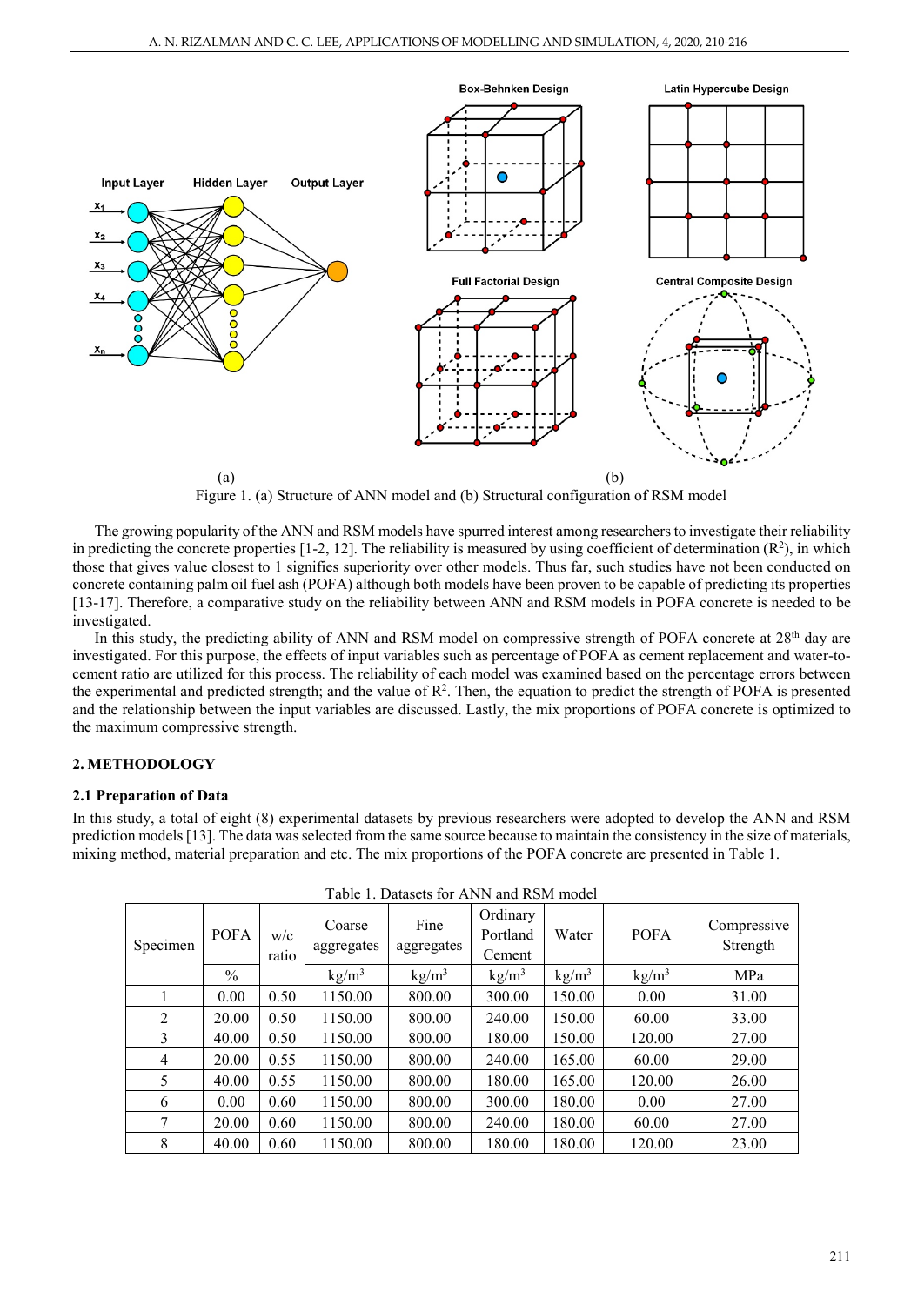#### **2.2 Development of ANN Prediction Model**

The ANN model to predict the compressive strength of POFA concrete was developed by using MATLAB software. It was constructed by adopting feedforward neural network inbuilt in the software. Six (6) inputs were used to develop the model; these are water to cement ratio (w/c), coarse aggregates, fine aggregates, Ordinary Portland cement, water content, and POFA content. Meanwhile, the compressive strength at 28<sup>th</sup> day was used as the output.

The development of the model was carried out by dividing the datasets into three (3) groups: 60% for the model training, 20% for the model testing, and 20% for the model validation. A linear activation function was used to solve the model. Meanwhile, the number of hidden neurons were decided based on paper in [13]. Several numbers were employed and tested in the software, and it was discovered that four (4) hidden neurons were found to be suitable in this study. Then, the predicted results generated from the ANN model were compared with the experimental results.

#### **2.3 Development of RSM Model**

The software used to develop the RSM model was Design-Expert 11. It was constructed based on the face-centered central composite (FCCC) of response surface methodology. The two (2) inputs in this model, the percentage of POFA as cement replacement (%) and water to cement ratio, were coded as A and B as shown in Table 2. They were investigated at three (3) different levels including low, intermediate, and high so that a quadratic relationship between input and output can be developed. Compressive strength at  $28<sup>th</sup>$  day was selected as the output (or response) of the model.

The details of the inputs are tabulated in Table 3 which consist of the combinations of coded factor levels, the translation of coded factors, and the space type. Then, a quadratic model that represent the experimental datasets was suggested by the program. The model is based on Equation (1) as shown below:

$$
Y = \beta_0 + \beta_1 A + \beta_2 B + \beta_{12} A B + \beta_{11} A^2 + \beta_{22} B^2
$$
 (1)

where Y is a predicted response,  $\beta_0$  is an intercept,  $\beta_1$  and  $\beta_2$  are linear effect coefficients,  $\beta_{11}$  and  $\beta_{22}$  are quadratic effect coefficients,  $\beta_{12}$  is an interaction effect coefficient, and A and B are factors.

| I able 2. Factors and factor levels adopted for RSM |      |                       |              |      |  |  |
|-----------------------------------------------------|------|-----------------------|--------------|------|--|--|
|                                                     |      | Factor Levels of Code |              |      |  |  |
| Factor                                              | Code | Low                   | Intermediate | High |  |  |
|                                                     |      |                       |              |      |  |  |
| Percentage of POFA as<br>cement replacement (%)     |      |                       | 20           | 40   |  |  |
| $w/c$ ratio                                         |      | 0.50                  |              | 1.60 |  |  |

Table 2. Factors and factor levels adopted for RSM

Table 3. Factors combinations as per response surface design

|                |                    |          |                      |             | $\circ$   |
|----------------|--------------------|----------|----------------------|-------------|-----------|
|                | Coded Factor Level |          | Translation of Coded |             |           |
| Specimen       |                    |          | Factor               | Space type  |           |
|                | A                  | В        | POFA %               | $w/c$ ratio |           |
|                | -1                 | -1       | 0.00                 | 0.50        | Factorial |
| $\overline{2}$ |                    | -1       | 20.00                | 0.50        | Axial     |
| 3              |                    | $-1$     | 40.00                | 0.50        | Factorial |
|                | $-1$               | $\theta$ | 20.00                | 0.55        | Axial     |
| 5              |                    | 0        | 40.00                | 0.55        | Centre    |
| 6              | $-1$               |          | 0.00                 | 0.60        | Factorial |
|                |                    |          | 20.00                | 0.60        | Axial     |
| 8              |                    |          | 40.00                | 0.60        | Axial     |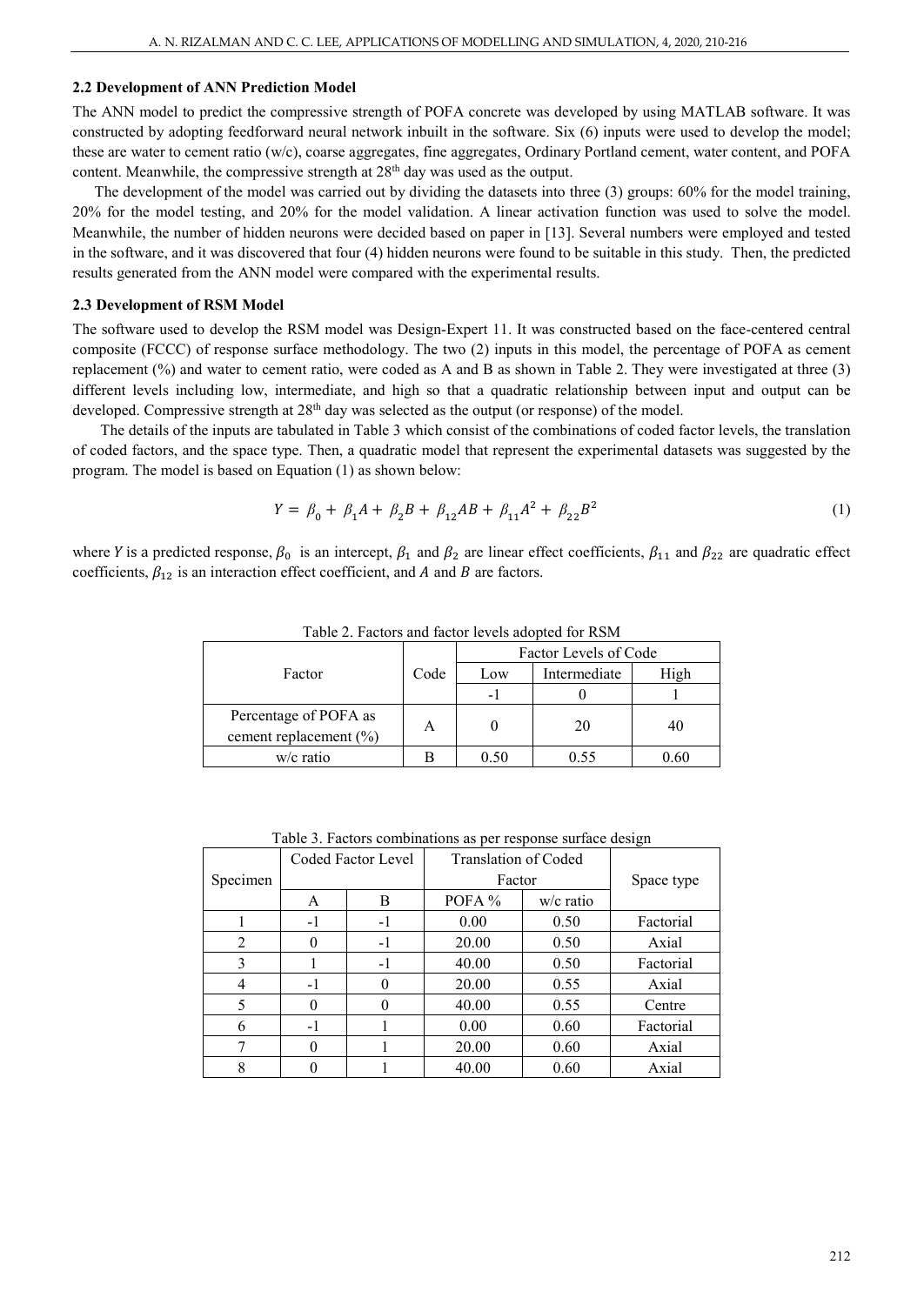#### **3. RESULTS AND DISCUSSION**

#### **3.1 Comparison between ANN and RSM models**

Table 4 presents the compressive strength of POFA concrete at 28<sup>th</sup> day predicted by ANN and RSM model. The predicting ability of the models was assessed based on the percentage errors between experimental and predicted strength as tabulated in Table 4. For the ANN model, it was observed that the agreement between the experimental and predicted strength fall within 10% except for specimen 4, 5 and 8. The percentage errors of the three specimens are -7.22%, -11.56%, and 13.04%, respectively. Meanwhile, all predicted strength by RSM fall within 10% agreement. The highest percentage error between experimental and predicted strength was observed in specimen 2 with -3.59% only. This indicates that RSM is a preferred model than ANN.

Further examination was carried out to evaluate the fitness of the models by plotting a graph of experimental and predicted strength as illustrated in Figure 2. Then, a best fit regression line was drawn on the scattered points and the closeness of the points to the line was measured which is called as coefficient of determination,  $R^2$ . From the figures, it was observed that the  $R<sup>2</sup>$  values of ANN and RSM are 0.6328 and 0.9559, correspondingly. Since the  $R<sup>2</sup>$  value by RSM is closer to 1, this implies that the predicted strength by RSM have better correlations with experimental strength compared to those obtained from ANN. The finding is similar to the work of [2] which discovered that the prediction by RSM on the properties of concrete containing steel fiber was found to be more accurate than ANN.

### **3.2 ANOVA and Quadratic Model Equation of RSM**

The interaction between the inputs (percentage of POFA as cement replacement and water-to-cement ratio) and the output (compressive strength at 28th day) was investigated by performing Analysis of Variance (ANOVA) in the RSM. The results are summarized in Table 5. From the table, a large F-value and small p-value of the model of 29.38 and 0.0001, respectively were obtained. This indicates a significant relationship between percentage of POFA as cement replacement and water-tocement ratio affecting the compressive strength of POFA concrete. It is also observed that the p-value of the model is less than 0.05, thus further confirmed the finding which allow the null hypothesis of the two inputs to be rejected.

From the ANOVA, a quadratic model equation to predict the compressive strength at  $28<sup>th</sup>$  day of POFA concrete was derived, which is shown in Equation (2).

| Lable 4. Compressive sucrigin predicted by Arviv and KSIVI model |              |                    |               |                    |               |  |
|------------------------------------------------------------------|--------------|--------------------|---------------|--------------------|---------------|--|
| Specimen                                                         |              | <b>ANN</b>         |               | <b>RSM</b>         |               |  |
|                                                                  | Experimental | Predicted Strength | Percentage    | Predicted Strength | Percentage    |  |
|                                                                  | (MPa)        | (MPa)              | Error $(\% )$ | (MPa)              | Error $(\% )$ |  |
|                                                                  | 31.00        | 31.02              | 0.06          | 31.43              | 1.37          |  |
| 2                                                                | 33.00        | 32.86              | $-0.43$       | 31.82              | $-3.59$       |  |
| 3                                                                | 27.00        | 27.00              | 0.02          | 27.76              | 2.81          |  |
| 4                                                                | 29.00        | 26.91              | $-7.22$       | 29.21              | 0.71          |  |
| 5                                                                | 26.00        | 23.00              | $-11.56$      | 25.15              | $-3.27$       |  |
| 6                                                                | 27.00        | 29.03              | 7.53          | 26.76              | $-0.89$       |  |
| 7                                                                | 27.00        | 27.68              | 2.51          | 27.15              | 0.55          |  |
| 8                                                                | 23.00        | 26.00              | 13.04         | 23.09              | 0.40          |  |

Table 4. Compressive strength predicted by ANN and RSM model



Figure 2. (a) Linear regression analysis by ANN model, and (b) Linear regression analysis by RSM model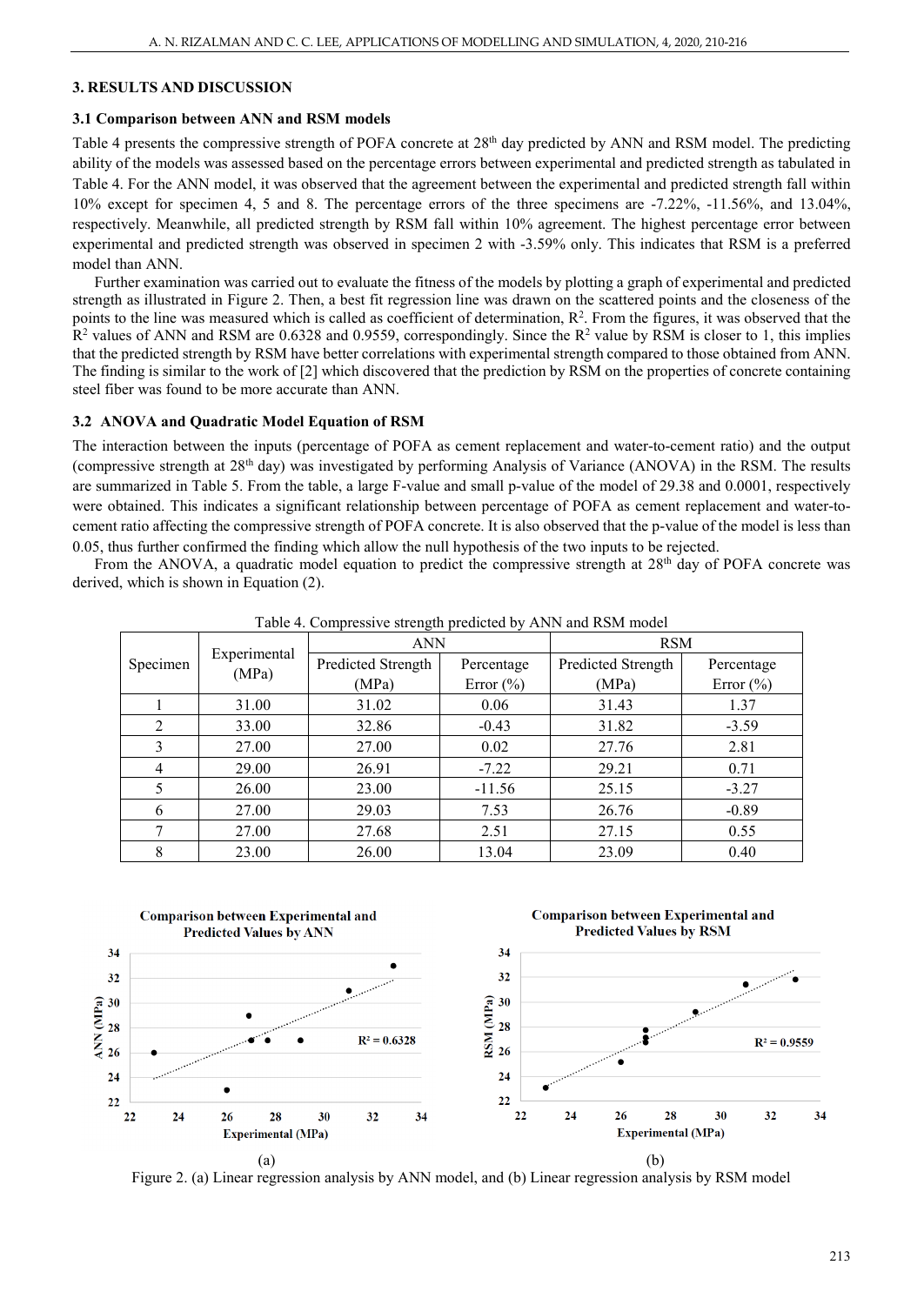Compressive Strength at 28th day (MPa) = 87.86207 + 0.130747A - 168.04598B + 3.57428e<sup>-14</sup>AB - $0.005560A^{2} + 110.34483B^{2}$ (2)

| Table 5 ANOVA for compressive strength at 28 <sup>th</sup> day of POFA concrete |                   |                      |                |         |              |  |  |
|---------------------------------------------------------------------------------|-------------------|----------------------|----------------|---------|--------------|--|--|
| Source                                                                          | Sum of<br>Squares | Degree of<br>Freedom | Mean<br>Square | F-Value | p-Value      |  |  |
| Model                                                                           | 67.55             | 5                    | 13.51          | 29.38   | 0.0001       |  |  |
| A-POFA %                                                                        | 20.17             |                      | 20.17          | 43.86   | 0.0003       |  |  |
| <b>B-W/C Ratio</b>                                                              | 32.67             |                      | 32.67          | 71.05   | ${}< 0.0001$ |  |  |
| AB                                                                              | 0.0000            | 1                    | 0.0000         | 0.0000  | 1.0000       |  |  |
| $A^2$                                                                           | 13.66             |                      | 13.66          | 29.72   | 0.0010       |  |  |
| B <sup>2</sup>                                                                  | 0.2102            |                      | 0.2102         | 0.4571  | 0.5207       |  |  |
| Residual                                                                        | 3.22              | 7                    | 0.4598         |         |              |  |  |
| Lack of Fit                                                                     | 3.22              | 3                    | 1.07           |         |              |  |  |
| Pure Error                                                                      | 0.0000            | 4                    | 0.0000         |         |              |  |  |
| Model                                                                           | 67.55             | 5                    | 13.51          | 29.38   | 0.0001       |  |  |
| A-POFA %                                                                        | 20.17             |                      | 20.17          | 43.86   | 0.0003       |  |  |

where A is the percentage of POFA as cement replacement (%) and B is water-to-cement ratio (w/c).

The effect of percentage of POFA as cement replacement and water-to-cement ratio on the compressive strength of POFA concrete can also be seen graphically, as illustrated in Figure 3. The 2D contour plot in Figure 3(a) demonstrates a convex shape that converge close towards the percentage of POFA replacement. This implies that the amount of cement content replaced by POFA has greater impact on the compressive strength of POFA concrete than the amount of water-to-cement ratio.

Similar observation was made on the 3D representation of response surface of compressive strength of POFA concrete shown in Figure 3(b). It is clear from the figure that increasing the POFA content decreases the compressive strength at  $28<sup>th</sup>$ day of POFA concrete. The gradients on the graph also show that the influence of amount of POFA replacing cement on compressive strength is more significant than the water-to-cement ratio.

#### **3.3 OPTIMIZATION BY RSM**

The optimization of the mix proportions of POFA concrete was carried out by using the optimization tool in the software. In the tool setting, there are several options available for optimization including maximize, minimize, or attain a specific target. To investigate the mix proportions of POFA concrete with a highest strength, the compressive strength of POFA concrete was set at maximum.

The result shows that the maximum compressive strength of POFA concrete at 28<sup>th</sup> day predicted by RSM is 32.19 MPa. From this strength, there are thirteen (13) possible combinations of the percentage of POFA replacement and water-to-cement ratio. A visual example of one of the combinations is shown in Figure 4. From the figure, the suggested percentage of POFA as cement replacement is 11.75% and the water cement ratio is 0.5.



Figure 3. (a) 2D Contour plot of the compressive strength, and (b) 3D representation of response surface of the compressive strength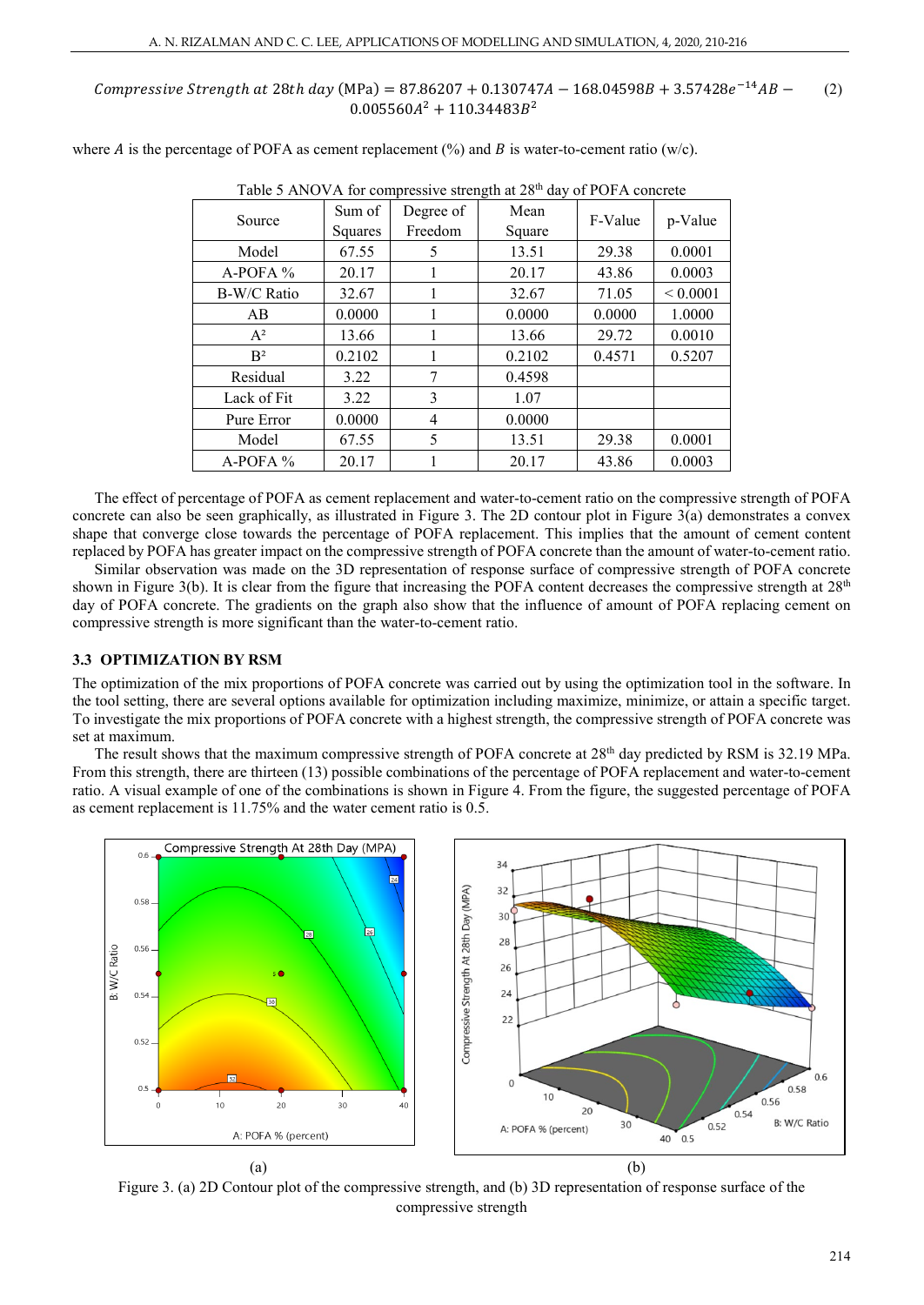

Figure 4. Percentage of POFA as cement replacement and water-to-cement ratio for maximum strength of POFA concrete

# **4. CONCLUSION**

In this study, comparison between ANN and RSM in predicting the compressive strength of POFA concrete was carried out. The input variables investigated in this study were the percentage of POFA as cement replacement and water-to-cement ratio. The followings are the conclusions from this study:

- a) The comparison between the two models showed that RSM performed better than ANN with coefficient of determination  $(R^2)$  closer to 1 with 0.9959. In addition, all the predicted results by RSM against the experimental results fell within 10% margin. For ANN model, however, three of its predicted results were outside the 10% margin.
- b) Percentage of POFA as cement replacement has greater impacts on the compressive strength of concrete than waterto-cement ratio.
- c) The optimization of the proportions using RSM predicted that the maximum strength of POFA concrete is 32.19 MPa.

# **REFERENCES**

- [1] A. Hammoudi, K. Moussaceb, C. Belebchouche and F. Dahmoune, Comparison of artificial neural network (ANN) and response surface methodology (RSM) prediction in compressive strength of recycled aggregates, *Construction and Building Materials*, 209, 2019, 425-436.
- [2] T. F. Awolusi, O. L. Oke, O. O. Akinkurolere and O. D. Atoyebi, Comparison of response surface methodology and hybrid-training approach of artificial neural network in modelling the properties of concrete containing steel fibre extracted from waste tyres*, Cogent engineering*, 6, 2019, 1649852.
- [3] F. Khademi, S. M. Jamal, N. Deshpande and S. Londhe, Predicting strength of recycled aggregate concrete using Artificial Neural Network, Adapative neuro-fuzzy inference system and multiple linear regression, *International Journal of Sustainable Built Environment*, 5, 2016, 355-369.
- [4] B. Lian, T. Sun and Y. Song, Parameter sensitivity analysis of a 5-DoF parallel manipulator, *Robotics and Computer-Integrated Manufacturing*, 46, 2017, 1-4.
- [5] K. S. Kumar and K. Baskar, Response surfaces for fresh and hardened properties of concrete with e-waste (HIPS), *Journal of Waste Management*, 2014, 517219, 14 pages.
- [6] B. Simsek, Y. T. Ic and E. H. Simsek, A RSM-based multi-response optimization application for determining optimal mix proportions of standard ready-mixed concrete, *Arabian Journal of Science and Engineering*, 41, 2016, 1435-1450.
- [7] T. F. Awolusi, O. L. Oke, O. O. Akinkurolere and A. O. Sojobi, Application of response surface methodology: predicting and optimizing the properties of concrete containing steel fibre extracted from waste tires with limestone powder as filler, *Case studies in Construction materials*, 10, 2019, 1-21.
- [8] P. B. Sakthivel, A. Ravichandran and N. Alagumurthi, Modeling and prediction of flexural strength of hybrid mesh and fiber reinforced cement-based composites using artificial neural network (ANN), *International Journal of GEOMATE*, 10(1), 2016, 1623-1635.
- [9] A. Khashman and P. Akpinar, Non-destructive prediction of concrete compressive strength using neural networks, *Procedia Computer Science*, 108, 2017, 2358-2362.
- [10] K. J. T. Elevado, J. G. Galupino and R. S. Gallardo, Artificial neural network (ANN) modelling of concrete mixed with waste ceramic tiles and fly ash, *International Journal of GEOMATE*, 15(51), 2018, 154-159.
- [11] S. Kim, H-B. C., Y. Shin, G-H. K. and D-S. Seo, Optimizing the mixing proportion with neural networks based on genetic algorithms for recycled aggregate concrete, *Advances in Materials Science and Engineering*, 2013, 527089, 10 pages.
- [12] S. M. A. B. Hacene, F. Ghomari and F. Schoefs, Probabilistic modelling of compressive strength of concrete using response surface methodology and neural networks, *Arabian Journal of Science and Engineering*, 39, 2014, 4451-4460.